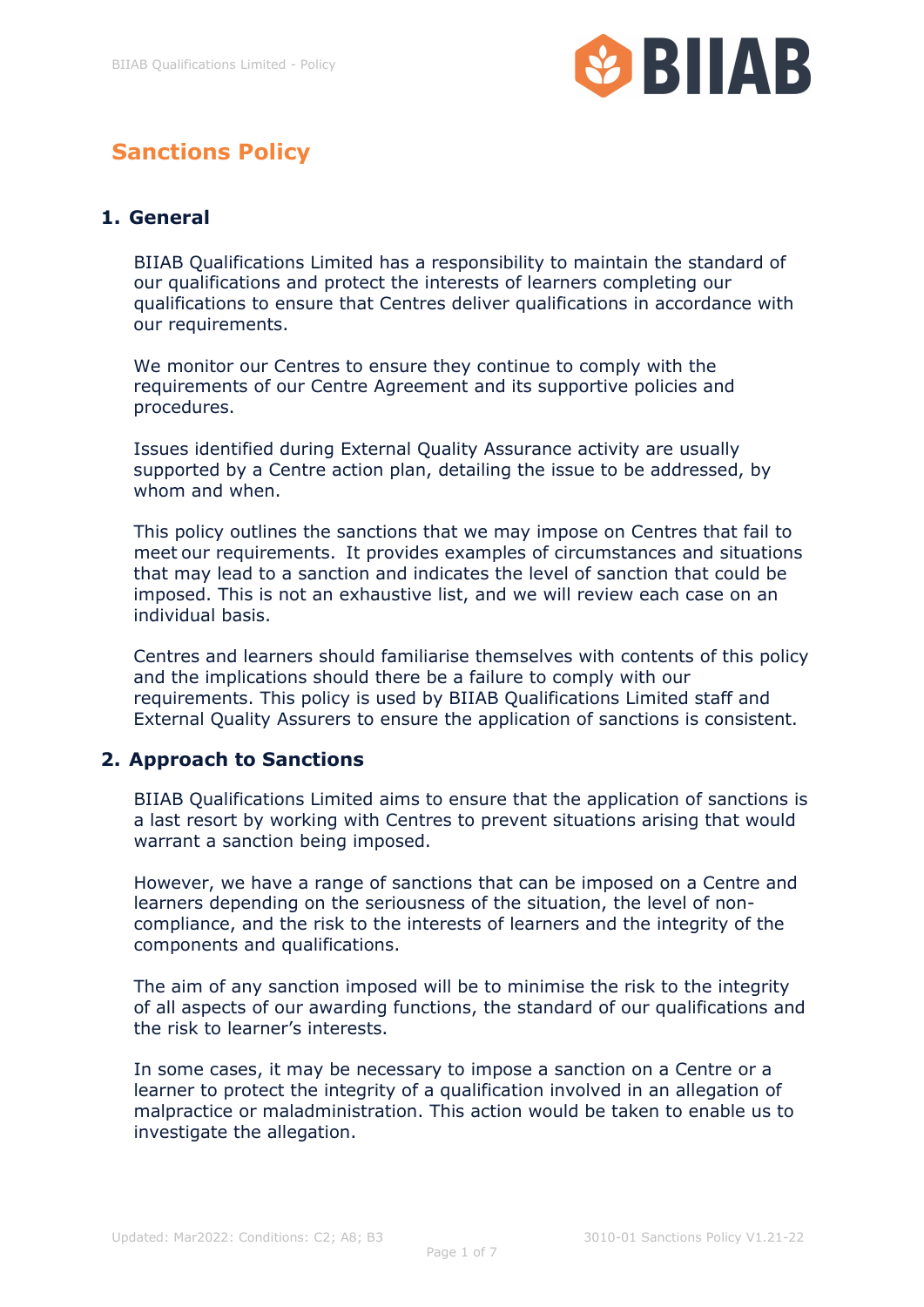

### **3. Sanctions relating to Centres**

As part of our External Quality Assurance monitoring activities, an External Quality Assurer may determine that a Centre needs additional support and may identify actions that it needs to complete. In such cases, we will work with a Centre to prevent any situations arising that would warrant the application of a sanction.

However, should a Centre fail to complete the actions or, if an External Quality Assurer identifies something further that would threaten the integrity of awards, this could result in a sanction being imposed.

When we impose sanctions, we do this by applying a level that relates to the type of sanction. The table in Appendix 1 outlines the level of sanction that may be applied, the reasons for it and the consequences / actions we may take. The list of sanctions is not exhaustive, and each case will be reviewed and dealt with on an individual basis.

#### **4. Sanctions relating to learners**

Although learner malpractice may be typically dealt with by a Centre within the assessment and Internal Quality Assurance processes, we may have cause to impose a sanction on an individual learner directly.

This may occur where independent / External Quality Assurance activities have discovered anomalies in the assessment evidence which are proved to be attributable to an individual learner.

The table in Appendix 2 outlines the sanction that may be applied, the reason for it and the consequences / actions we may take. The list of sanctions is not exhaustive, and each case will be reviewed and dealt with on an individual basis.

#### **5. How we will notify you of the sanction**

When a sanction is applied, we will inform the Centre / learner in writing providing an explanation of the type of sanction that has been applied or will be applied and the reason why.

If a sanction has been imposed because a Centre / learner are not responding to communications or correspondence from us, we will take reasonable steps to inform them of the sanction. All attempts to contact a Centre / learner will be retained as evidence to support the application of the sanction.

If we require a Centre / learner to take any action, we will outline what is required to resolve the matter and the deadline in which it must be completed. Any sanction imposed will remain in place until we are reassured that there has been satisfactory resolution and any potential or adverse effect has been mitigated.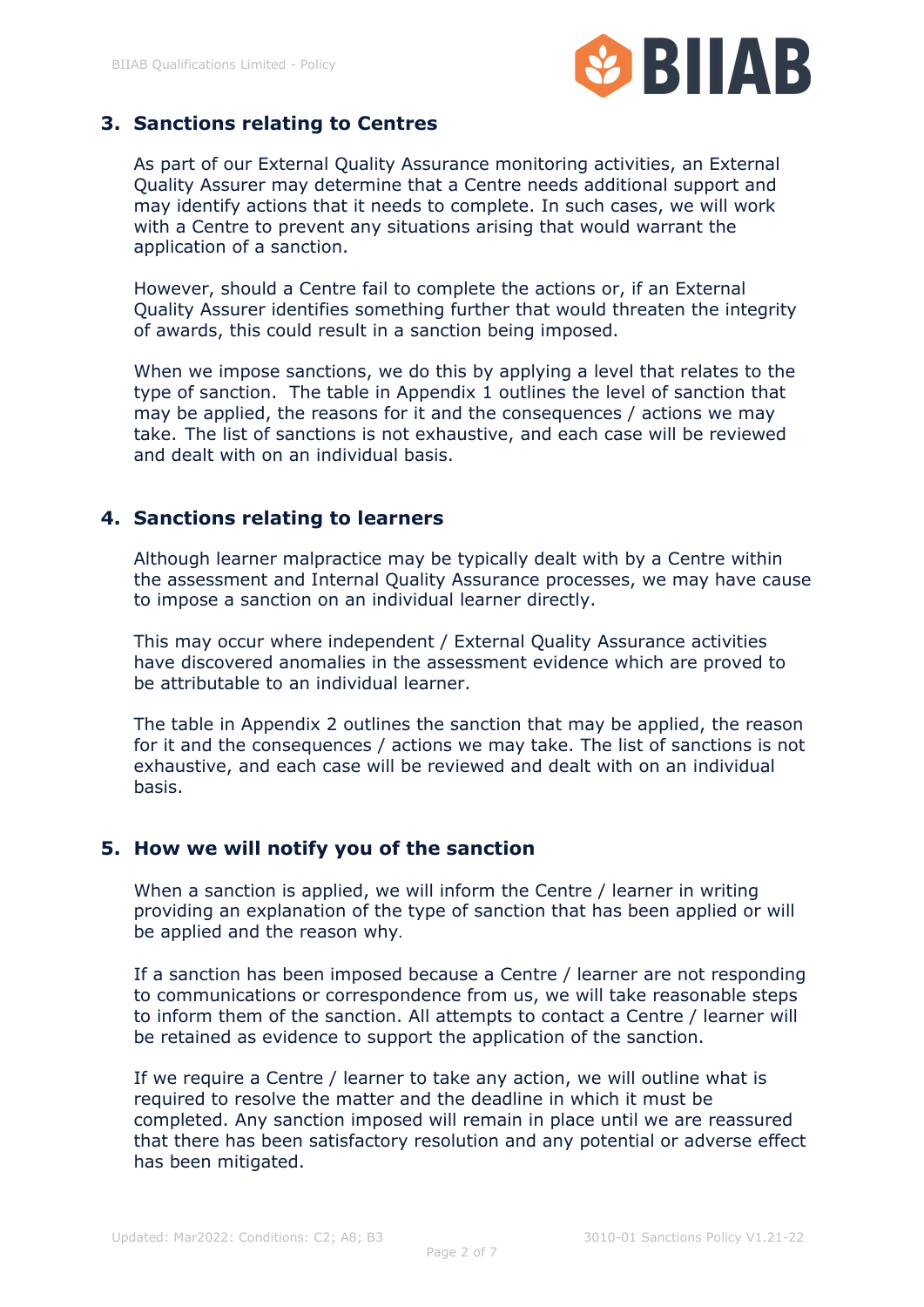

BIIAB Qualifications Limited has a duty of care to protect the interests of its learners and, when imposing a sanction, we consider the impact of this action carefully and, where necessary, will take steps to ensure that learners are supported during the period a sanction is imposed.

Centres / learners have the right to appeal against a sanction that we impose and information on how to do this can be found in our published Enquiries and Appeals Policy.

#### **6. Policy Review**

This policy is reviewed annually, or earlier should any feedback or concern be brought to the attention of BIIAB Qualifications Limited, to ensure it remains fit for purpose and the process and its outcomes are deliverable.

It is also reviewed as part of BIIAB Qualifications Ltd continuous improvement monitoring through its annual self-assessment arrangements.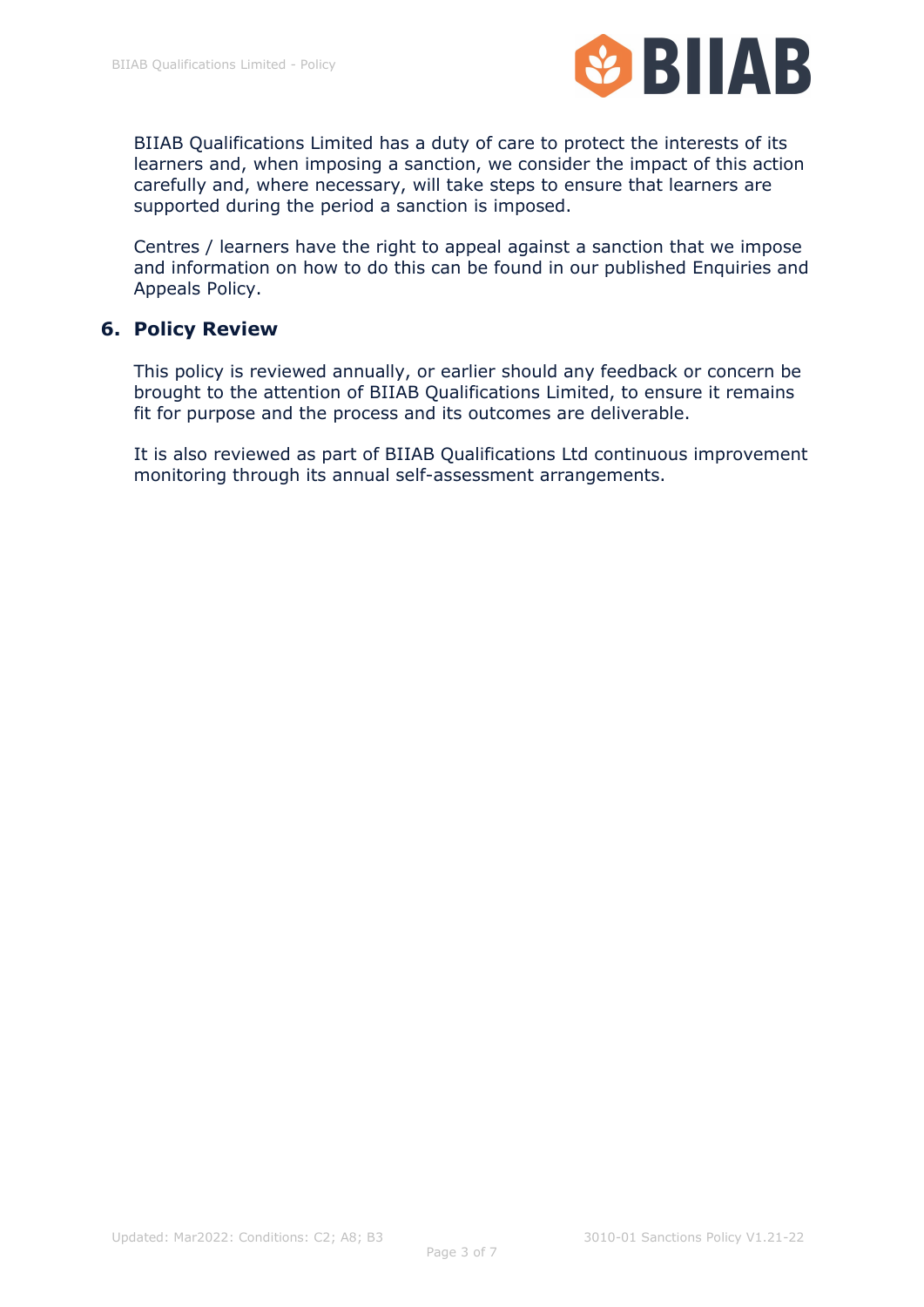

## **Appendix 1**

| <b>Sanction</b><br><b>Level</b> | <b>Reasons for applying Sanction</b>                                                                                                                                                                                                                                                                                                                                                                                                                                                                                                                                                                                                                                                                                                                                                                                                                                                                                                                                                                            | <b>Possible consequences of</b><br><b>Sanction</b>                                                                                                                                                                                                                       |
|---------------------------------|-----------------------------------------------------------------------------------------------------------------------------------------------------------------------------------------------------------------------------------------------------------------------------------------------------------------------------------------------------------------------------------------------------------------------------------------------------------------------------------------------------------------------------------------------------------------------------------------------------------------------------------------------------------------------------------------------------------------------------------------------------------------------------------------------------------------------------------------------------------------------------------------------------------------------------------------------------------------------------------------------------------------|--------------------------------------------------------------------------------------------------------------------------------------------------------------------------------------------------------------------------------------------------------------------------|
| Level 1                         | Centre's aims, policies and<br>$\bullet$<br>assessment practices, and<br>responsibilities of personnel are<br>not clear or well understood by<br>assessment team<br>Internal verification procedures<br>$\bullet$<br>and activities not clearly<br>documented<br>Communication within the<br>$\bullet$<br>assessment team and with the<br>awarding body is ineffective<br>Equipment and accommodation<br>$\bullet$<br>do not comply with Health and<br>Safety Acts<br>Insufficient qualified assessors<br>$\bullet$<br>Assessors/IQAs do not have<br>adequate development plans<br>Learners are not aware of their<br>rights and responsibilities, e.g.,<br>no appeals procedure for<br>learners<br>There is inadequate<br>assessment planning with<br>learners<br>• Queries are not resolved or<br>recorded<br>Range of assessment methods<br>are insufficient to encourage<br>access<br>• Changes to personnel of the<br>assessment and verification<br>team are not notified to the<br>Awarding Organisation | Action point(s) raised in Centre<br>action plan                                                                                                                                                                                                                          |
| Level 2                         | Assessors have insufficient<br>$\bullet$<br>time, resources, or authority to<br>perform their role<br>Decisions of unqualified<br>$\bullet$<br>assessors have not been<br>countersigned by qualified<br>assessor<br>• Assessment decisions are not<br>consistent / poor assessment<br>practices                                                                                                                                                                                                                                                                                                                                                                                                                                                                                                                                                                                                                                                                                                                 | Removal of direct claims status<br>Removal of remote External<br><b>Quality Assurance</b><br>Scrutiny of the integrity of<br>$\bullet$<br>assessment decisions required<br><b>Additional External Quality</b><br>Assurance / Compliance visit<br>(at cost to the Centre) |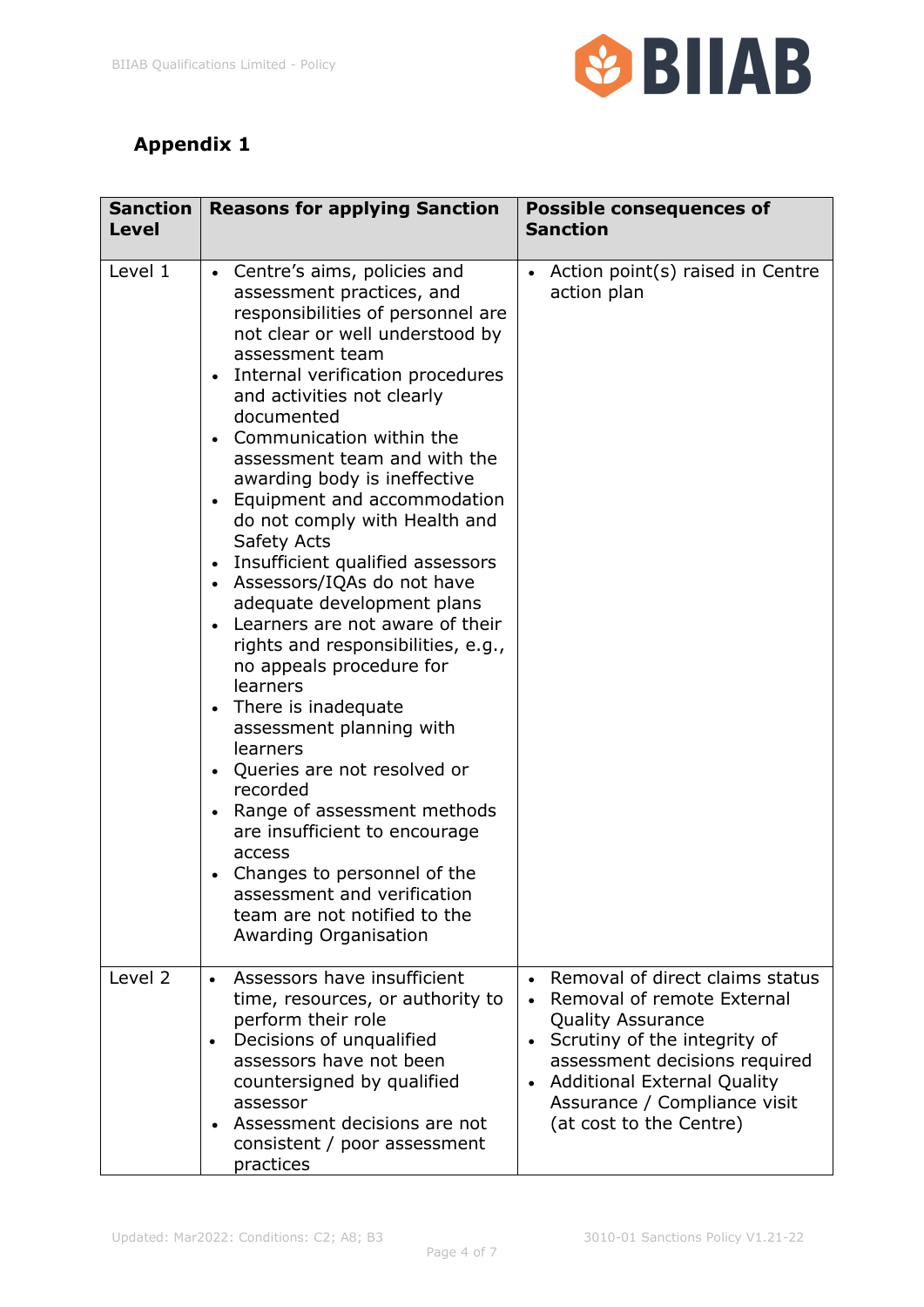

|         | <b>Insufficient qualified Assessors</b><br>$\bullet$ | <b>External Quality Assurance of</b>        |
|---------|------------------------------------------------------|---------------------------------------------|
|         | or IQAs                                              | whole cohort (at cost to the                |
|         | Decisions of unqualified IQAs<br>$\bullet$           | Centre)                                     |
|         | have not been countersigned                          | Advisory Visit (at cost to<br>$\bullet$     |
|         | by qualified IQA                                     | Centre)                                     |
|         | Records are insufficient to allow                    | Review / revalidation of                    |
|         | audit of assessment                                  | internal assessment tasks (at               |
|         | Internal assessment methods /<br>$\bullet$           | cost to the Centre)                         |
|         | tasks insufficient to allow                          |                                             |
|         | achievement                                          |                                             |
|         | Not responding in a timely<br>$\bullet$              |                                             |
|         | manner to requests for further                       |                                             |
|         | information                                          |                                             |
|         | Previously agreed corrective                         |                                             |
|         | actions relating to a level 1                        |                                             |
|         |                                                      |                                             |
|         | Sanction are not implemented /                       |                                             |
|         | actioned within specified                            |                                             |
|         | timescales                                           |                                             |
| Level 3 | Assessment process<br>$\bullet$                      | Suspension of registration<br>$\bullet$     |
|         | advantages / disadvantages                           | Suspension of certification<br>$\bullet$    |
|         | learners                                             | Suspension of External Quality<br>$\bullet$ |
|         | No Internal Quality Assurance<br>$\bullet$           | Assurance                                   |
|         | undertaken                                           | Suspension of marking activity              |
|         | Assessment decisions are unfair<br>$\bullet$         | Suspension of Onscreen Tests /<br>$\bullet$ |
|         | No qualified internal verifier<br>$\bullet$          | <b>Independent Assessments</b>              |
|         | Assessment does not meet<br>$\bullet$                |                                             |
|         | national standards                                   |                                             |
|         | Centre fails to provide access<br>$\bullet$          |                                             |
|         | to requested records,                                |                                             |
|         | information, learners and staff                      |                                             |
|         | Assessed evidence is not the                         |                                             |
|         | authentic work of learners                           |                                             |
|         | Assessment records show<br>$\bullet$                 |                                             |
|         | serious anomalies                                    |                                             |
|         | Certification claims made                            |                                             |
|         | before all the requirements of                       |                                             |
|         | assessment are satisfied                             |                                             |
|         | Potential / alleged Malpractice<br>$\bullet$         |                                             |
|         | Failure to respond to requests<br>$\bullet$          |                                             |
|         | for payment                                          |                                             |
|         | Persistent non-compliance with<br>$\bullet$          |                                             |
|         | <b>Awarding Organisation Policies</b>                |                                             |
|         | / Procedures                                         |                                             |
|         | Continued failure to meet                            |                                             |
|         | assessment standards                                 |                                             |
|         | Inadequate invigilation<br>$\bullet$                 |                                             |
|         | procedures                                           |                                             |
|         | Previously agreed corrective<br>$\bullet$            |                                             |
|         | measures relating to a level 2                       |                                             |
|         | non-compliance are not                               |                                             |
|         |                                                      |                                             |
|         | implemented / actioned within                        |                                             |
|         | specified timescales                                 |                                             |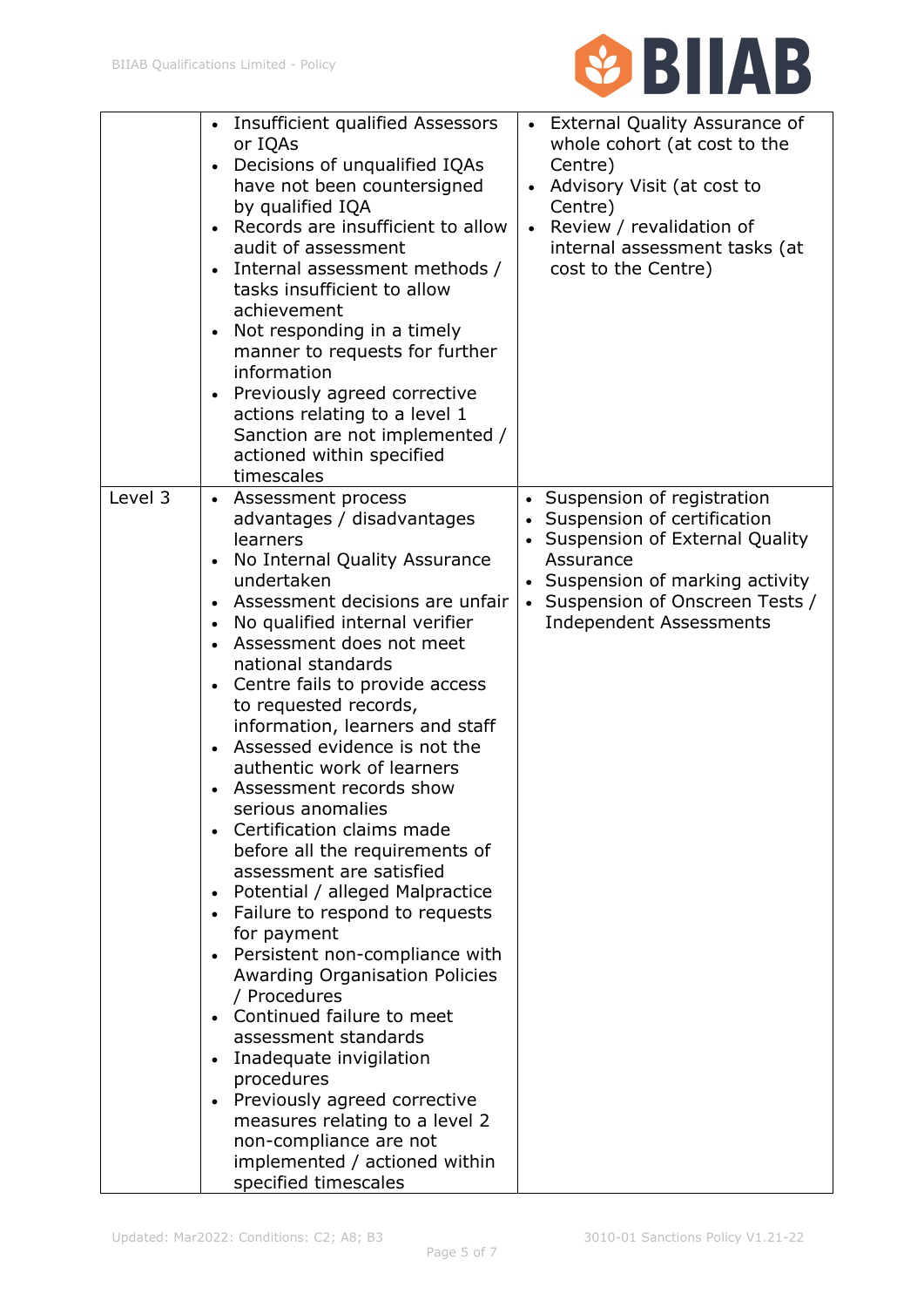

| Level 4 | Significant faults in the quality<br>$\bullet$<br>assurance of the qualification<br>programme which result in an<br>ongoing failure to meet the<br>core requirements for the<br>conduct of assessment<br>Permanent loss of integrity of<br>$\bullet$<br>assessment decisions leading<br>to learner advantage /<br>disadvantage<br>Persistent failure to comply<br>$\bullet$<br>with actions / respond to<br>communications<br>Irretrievable breakdown in<br>management and quality<br>assurance of specific<br>qualifications<br>Previously agreed corrective<br>measures relating to a level 3<br>non-compliance have not been<br>implemented / actioned within<br>specified timescales | • Removal of Qualification<br>approval<br>Removal of Sub-sector approval<br>Inform the Regulators<br>Inform other Awarding<br>Organisations                                   |
|---------|------------------------------------------------------------------------------------------------------------------------------------------------------------------------------------------------------------------------------------------------------------------------------------------------------------------------------------------------------------------------------------------------------------------------------------------------------------------------------------------------------------------------------------------------------------------------------------------------------------------------------------------------------------------------------------------|-------------------------------------------------------------------------------------------------------------------------------------------------------------------------------|
| Level 5 | Significant faults in the<br>$\bullet$<br>management and<br>quality assurance of all<br>qualification programmes<br>Irretrievable breakdown in<br>$\bullet$<br>management and quality<br>Total breakdown in<br>$\bullet$<br>communications with Centre<br>Significant failure of<br>management to address issues<br>Persistent failure to pay for<br>service / respond to<br>outstanding debts<br>Proven fraudulent activity<br>$\bullet$<br>Previously agreed corrective<br>measures<br>relating to a level 4 non-<br>compliance have<br>not been implemented /<br>actioned within specified<br>timescales                                                                              | • Removal of Centre Recognition<br>and termination of Centre<br>Agreement<br>Inform the Regulators<br>Inform other Awarding<br>Organisations<br>Inform any other Stakeholders |